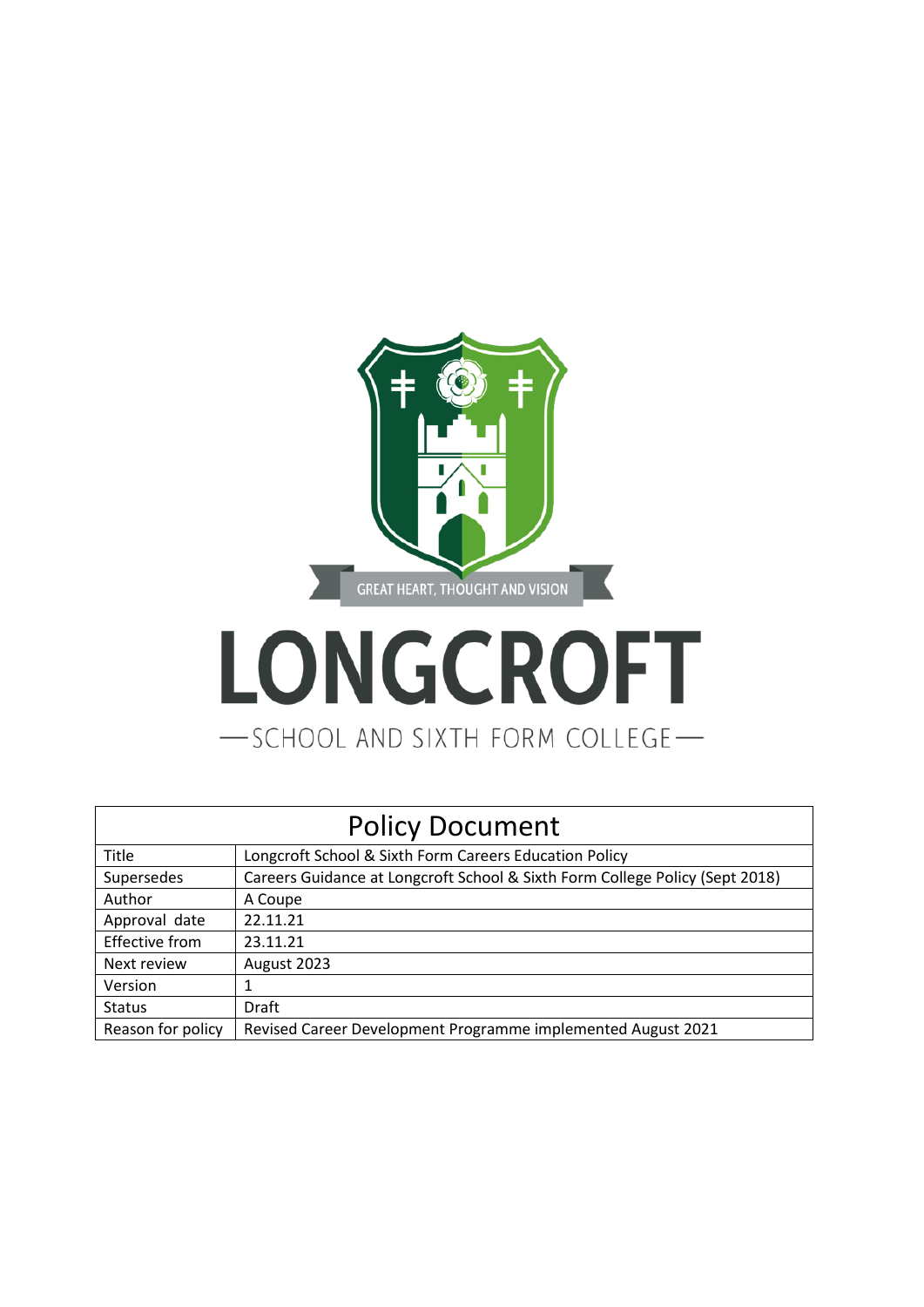### **1. Introductory Statement**

1.1 This policy sets out Longcroft School & Sixth Form College's commitment to providing high-quality careers guidance to our students. As a policy, it is underpinned by our values of Great Heart, Thought & Vision. Great Heart reminds us of the diversity of our community and the extent to which we believe that a well-structured, stable and reflective career development programme can help to promote personal well-being, raise aspirations and improve the life chances of our pupils. We give Great Thought to how to best structure a programme to meet the needs of our young people, reflecting on what is successful and adapting the programme in the light of its outcomes and impacts on students. Finally, with Great Vision, we create a programme that seeks to open new horizons for our pupils, either within themselves through becoming aware of their potential futures or by creating opportunities for them to develop increased awareness of employers and educational providers.

## **2. Our Commitment**

2.1 We believe that every young person needs high-quality career guidance to make informed decisions about their future. Good career guidance helps inspire pupils towards further study and enables them to make informed decisions whenever choices are open to them. It helps them to understand enough about the world of work to know what skills they need to succeed.

2.2 Therefore, Longcroft School and Sixth Form College has a commitment to provide high quality careers guidance for all pupils and students in Years 7 - 13 that prepares and inspires our young people.

2.3 In making this commitment, we are mindful that we are subject to a range of statutory duties and expectations. These include:

- Colleges have a legal requirement to provide all college learners with guidance materials and a wide range of up-to-date reference materials relating to careers education and career opportunities. (Section 45 of the 1997 Education Act).
- The 2002 Education Act requires schools to provide a balanced and broadly-based curriculum which: a) promotes the spiritual, moral, cultural, mental and physical development of pupils at the school and of society, and b) prepares pupils at the school for the opportunities, responsibilities and experiences of later life.
- Schools and colleges have a public sector duty to promote equality of opportunity, foster good relations across all people, eliminate harassment and discriminatory practices and support children with protected characteristics (2010 Equality Act).
- The statutory career guidance duty (2011 Education Act, subsequently extended) requires schools to ensure that all students are provided with independent careers guidance from year 8 to year 11 which is presented in an impartial manner, provides information on the range of education or training options, including apprenticeships and other vocational pathways and is guidance that the person giving it considers will promote the best interests of the students to whom it is given
- All 16- to 18-year-olds (and 19- to 25-year-olds with a current EHC Plan) in college must have access to independent careers guidance (as set out in their funding agreement*).*
- All young people in England are required to continue in education or training between the ages of 16 and 18. They can do this in three ways: full time study in a school, college or training provider; an apprenticeship, traineeship or supported internship; full time work or volunteering (20 hours or more) combined with part time accredited study.
- 2018 Access to Providers New legislation (2018, paras 61-69) requires all maintained schools and academies to provide opportunities for a range of education and training providers to have access to pupils from Y8-13.
- All ESFA funded education for 16 to 19-year-olds should be delivered as a study programme which combines qualifications and other activities, and which is tailored to each student's prior attainment and career goals.
- Every school and college is expected to publish information about their careers programme, including the name of their Careers Leader (Statutory Guidance, 2018).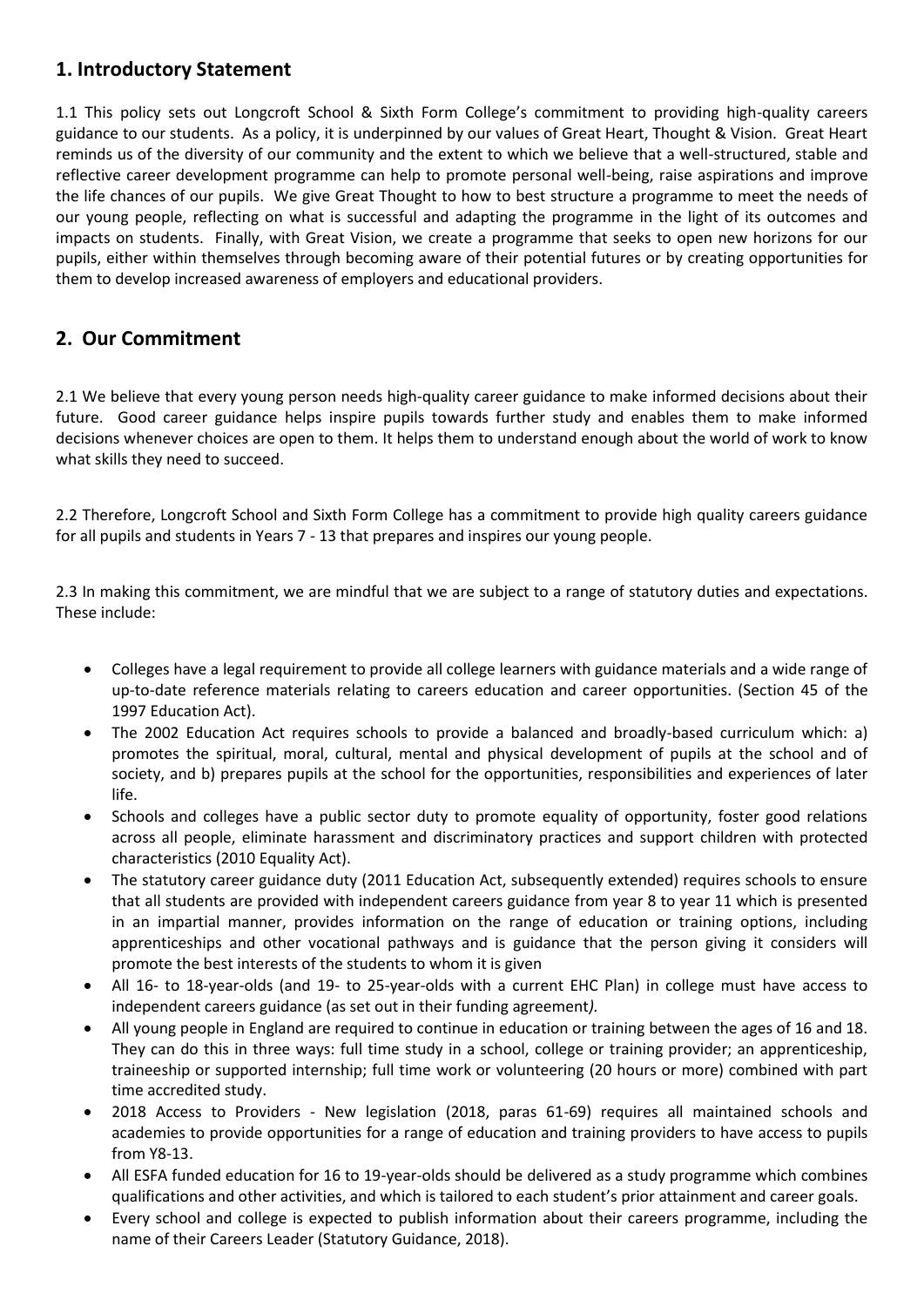2.4 In addition, we recognise the importance of meeting the Gatsby Benchmarks as established by the Gatsby Foundation in their publication *'Good Career Guidance'* and endorsed in the DfE's Careers Strategy (January 2018). In order to best meet the needs of our pupils and to comply with the government's Careers Strategy, our programme has been developed in line with the Gatsby Benchmarks. The eight Gatsby Benchmarks are as follows:

- 1. A stable careers programme
- 2. Learning from career and labour market information
- 3. Addressing the needs of each student
- 4. Linking curriculum learning to careers
- 5. Encounters with employers and employees
- 6. Experience of workplaces
- 7. Encounters with further and higher education
- 8. Personal guidance

### **3. Objectives**

3.1 In developing our Careers Programme, we aim to ensure that our pupils:

- develop the skills and attitudes necessary for success in adult and working life
- are aware of the range of opportunities which are realistically available to them in continued education and training at 14+, 16+ and 18+
- are equipped with the necessary decision-making skills to manage those same transitions
- develop an awareness of the wide variety of education, training and careers opportunities both locally and nationally
- use effectively the resources available so they can make informed and appropriate choices throughout their school journey
- benefit from links fostered between the school, local businesses and further education establishments
- experience the world of work and develop transferable skills
- wherever possible leave the school to enter employment, further education or training
- experience a culture of high aspirations, equality of opportunity, in which diversity is celebrated and stereotypes are challenged
- receive extra assistance and guidance to reach their potential, where this is necessary

#### **4. Provision**

4.1 Longcroft School has a stable Career Development Programme that is published on our website.

4.2 Careers provision is mapped against the Gatsby benchmarks. The current career development programme is delivered through a combination of methods, including explicit lessons provided within the taught PSHCE programme in Years 7 through to Year 13, which is taught by class room teachers or tutors as appropriate. Careers is also included in the school's enrichment programme. Careers information is available both in the library and in digital format via the LogOnMoveOn platform (a platform which provides access to information on apprenticeships, college courses, the labour market and career pathways) that students have access to from Year 9 onwards.

4.3 In Year 7 PSHE lessons, pupils learn: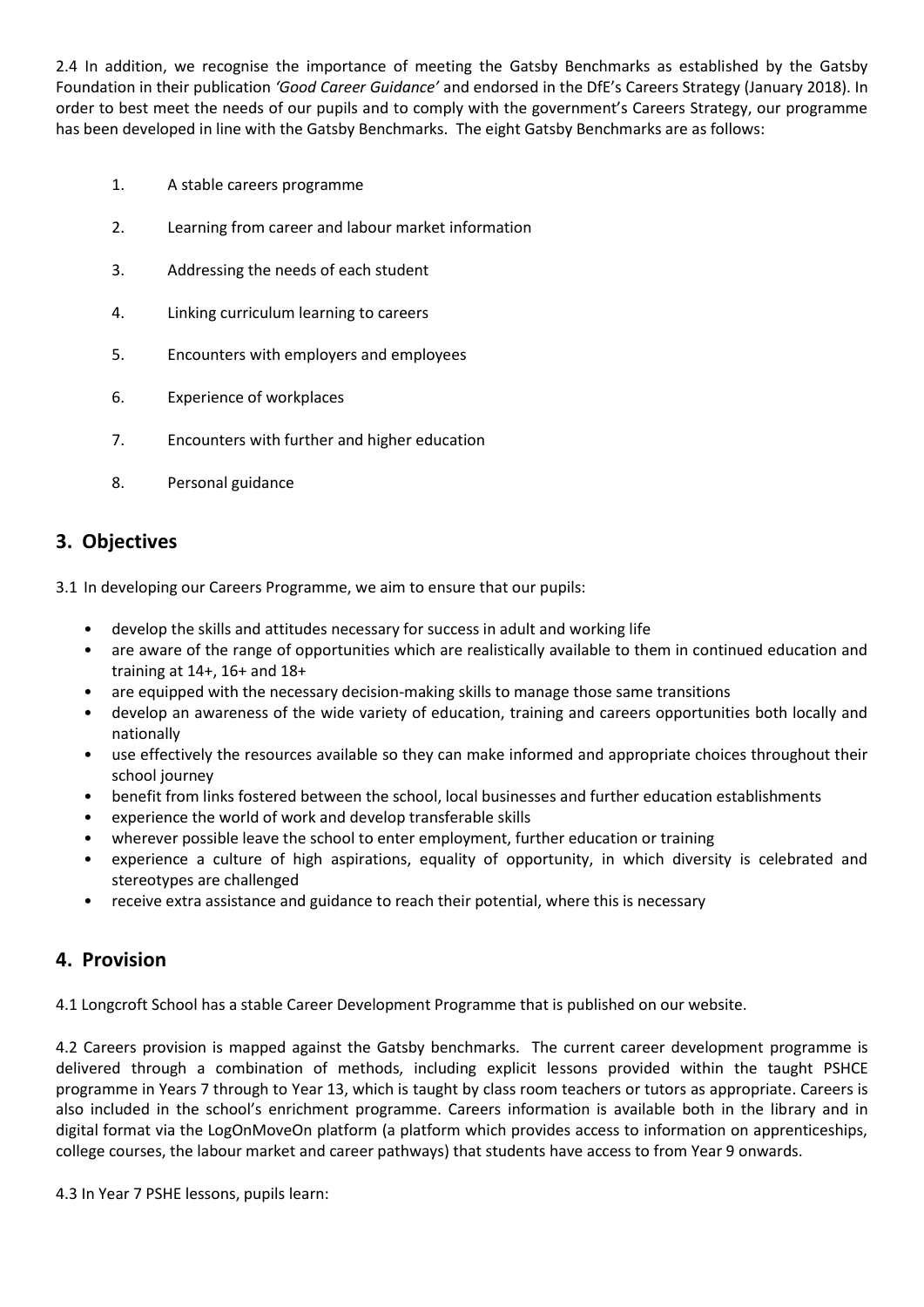- how to be enterprising, including skills of problem-solving, communication, teamwork, leadership, riskmanagement, and creativity
- about a broad range of careers and the abilities and qualities required for different careers
- about equality of opportunity
- how to challenge stereotypes, broaden their horizons and how to identify future career aspirations
- about the link between values and career choices

4.4 In Year 8 PSHE lessons, pupils learn:

- about equality of opportunity in life and work
- how to challenge stereotypes and discrimination in relation to work and pay
- about employment, self-employment and voluntary work
- how to set aspirational goals for future careers and challenge expectations that limit choices

4.5 In Year 9 PSHE lessons, pupils learn:

- about transferable skills, abilities and interests
- how to demonstrate strengths
- about different types of employment and career pathways
- how to manage feelings relating to future employment
- how to work towards aspirations and set meaningful, realistic goals for the future
- about GCSE and post-16 options
- about young people's employment rights and responsibilities
- skills for enterprise and employability

4.6 In Year 10 PSHE lessons, pupils learn:

- how to evaluate strengths and interests in relation to career development
- about opportunities in learning and work
- strategies for overcoming challenges or adversity
- about responsibilities in the workplace
- how to manage practical problems and health and safety
- how to maintain a positive personal presence online
- how to evaluate and build on the learning from experience of the workplace

4.7 In Year 11 PSHE lessons, pupils learn:

- about young people's employment rights and responsibilities
- skills for enterprise and employability
- how to give and act upon constructive feedback
- how to manage their 'personal brand' online
- habits and strategies to support progress
- how to identify and access support for concerns relating to life online

4.8 In Years 12 & 13, students undertake the 'Your Journey of Life' Programme which includes an element of careers education.

4.9 In addition to the above PSHE learning, our career development programme includes a range of additional opportunities for young people to broaden their knowledge, understanding and experience of the world of work, including:

- A careers assembly delivered by the careers leader in the autumn term for every student.
- A weekly powerpoint created by the careers leader and delivered by Form Tutors that covers career profiles, employability skills, labour market information, applying for post-16 courses etc.
- Visits to employers as and when possible, including to our Enterprise Partner BostonAir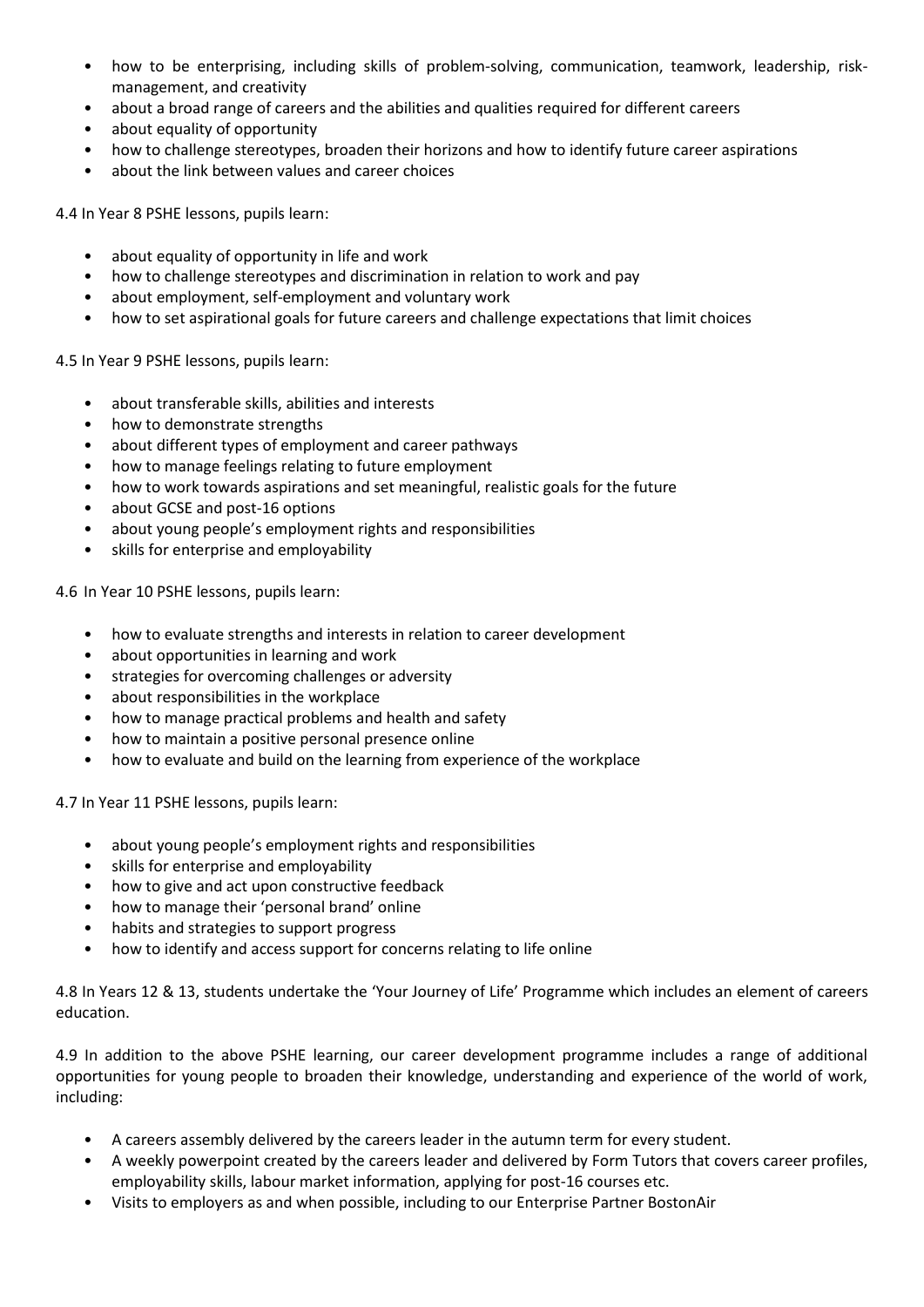- An annual Careers Fair in the autumn term, where colleges, universities, the armed forces and local employers come into school and interact with students.
- The use of the LogOnMoveOn platform from Year 9 onwards, with Year 9 completing the Skills Passport, Year 10 writing a Personal Statement and Year 11 applying for Sixth Form, College courses and Apprenticeships by the end of the autumn term.
- Visits to local colleges, including an East Riding College taster morning for Year 10 students and a visit to the apprenticeship fair at Bishop Burton College for Year 11.
- A Year 9 visit to Hull University.
- Where possible, the inclusion of a careers element in the school's House Enrichment Days.
- The use of a range of speakers about the world of work

4.10 As a school, we are partnered with BostonAir as our Enterprise Partner as arranged by the Careers & Enterprise Company. BostonAir is a local company who provide contract and permanent recruitment, line maintenance and technical training services to the aviation industry and they provide a range of employer interactions for our pupils, including supporting us in the provision of the *Raising Aspirations* Programme as part of the Women Into Manufacturing & Engineering (WiME) project for Year 10.

4.11 We aim for our pupils to have at least one meaningful encounter with an employer in each year of their education at Longcroft School.

4.12 As a school, we are very aware of the importance of linking the taught curriculum with the world of work. We use a number of methods to achieve this, including:

- The use of a 'Careers' watermark by teaching staff on their lesson slides where their taught learning touches on careers information.
- The exposure of all pupils to pre-created plenary slides that highlight careers associated with subjects at least once per half term in each curriculum area.
- An annual 'Bring A Colleague To Work Day' when individuals from local businesses come into school to work with associated curriculum areas.
- Noticeboards/displays in each curriculum area highlighting associated career paths.
- Where curriculum areas plan subject-specific trips and visits to support their curriculum learning, they include a careers element of learning if those visits bring young people into contact with the world of work.

4.13 To encourage an understanding of careers education and local labour market information (LMI) we publish a fortnightly PSHE/Careers update in our parental newsletter.

4.14 In order to further develop our provision over time, Longcroft School is a member of the Local Enterprise Partnership, the Hull and East Yorkshire Careers Hub.

#### **5. Management & Delivery**

5.1 Roles and responsibilities are as follows:

- The governing body are responsible for approving this policy and ensuring it is implemented effectively
- The senior leadership team are responsible for overseeing the work of the careers leader in delivering this policy
- The Careers Leader is responsible for planning and co-ordinating the provision of the Career Development Programme; overseeing and ensuring that it is delivered; monitoring its effectiveness; adapting the programme as necessary; liaising with external providers, employers, the Careers & Enterprise Company, and other external agencies who support the programme; co-ordinating the work of other staff in so far as that work touches on careers; completing regular compass+ audits; keeping parents informed about careers at Longcroft School; and reporting on the provision to the senior leadership team and the governing body.
- Curriculum Leaders are responsible for ensuring that their teams implement those elements of the Career Development Programme that are designed to be delivered in curriculum areas, in pursuance of Gatsby Benchmark 4.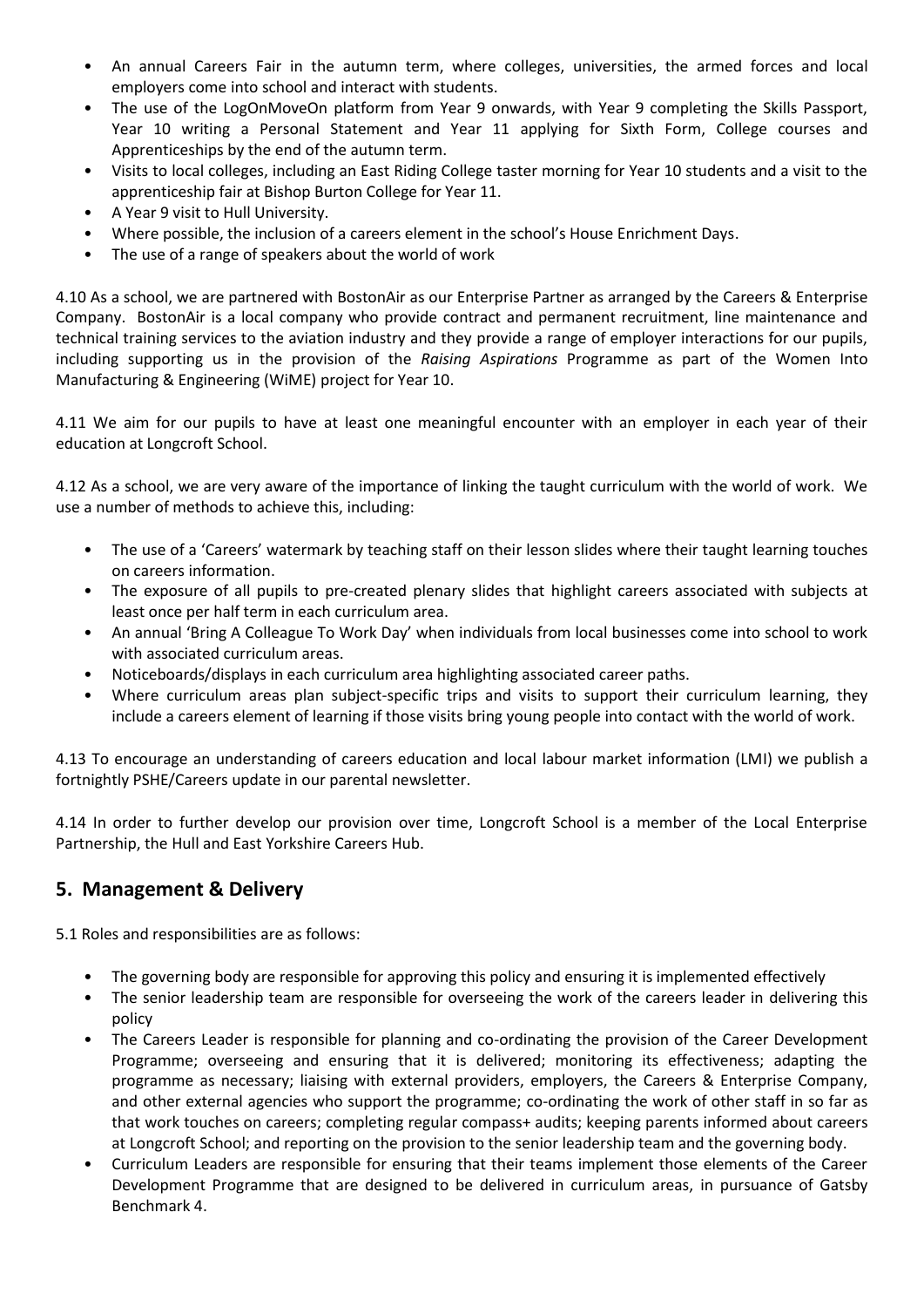- Year Leaders are responsible for ensuring that their form tutors deliver in an effective manner those elements of the Career Development Programme that are designed to be delivered in form time.
- Form Tutors are responsible for delivering elements of the Career Development Programme as instructed by their Year Leaders and/or the Careers Leader.
- PSHE teachers are responsible for delivering elements of the Career Development Programme as instructed by the PSHE Leader and/or the Careers Leader.
- Teaching staff are responsible for including and highlighting careers learning in their lessons where possible and as instructed by their Curriculum Leaders and/or the Careers Leader.
- All staff are responsible for highlighting careers information to our pupils when given the opportunity to do so.

5.2 All staff are expected to contribute to the career learning and development of students in their different roles. To meet the training needs that arise from this, we will be mindful of these when planning staff training. The Careers Leader will liaise with those planning staff training to ensure that appropriate support is given to staff within a reasonable period of time.

5.3 Funding for the Career Development Programme will be allocated within the school budget in accordance with the appropriate school policies. In addition, the school will explore sources of external funding where these can be used to further the overall effectiveness of the programme.

5.4 We recognise the importance of basing our approach to teaching, learning and assessment on evidence of what works in career education and guidance. As far as possible, we will follow the recommendations of The CDI Framework and *Careers in the Curriculum* (Careers & Enterprise Company, 2017) which emphasises the importance of creating rich learning environments and designing compelling learning experiences for students. We note that dialogic teaching, enquiry-based learning, first-hand experiences and reflective learning are an important part of this. Assessment as and for learning is also important in this, and therefore the PSHE-based elements of the Career Development Programme will be assessed in line with the other elements of the PSHE curriculum.

5.5 We will ensure that all students have access to independent information, advice and guidance and will work towards developing this provision further over time.

5.6 The implementation of the Career Development Programme will be monitored and reviewed by the Careers Leader. We use the Compass+ tracking tool to track every pupils' exposure to the Career Development Programme and to assess the school's performance against the Gatsby Benchmarks at least three times per year. In addition, we will regularly review and reflect on the effectiveness of the programme both in parts and as a whole. This will include pupil evaluation of individual exposures to careers education immediately following such provision, as well as a yearly student and parent survey to be conducted in the spring term. We recognise that the outcomes which it is appropriate to measure in such a survey are often small transformative learning steps such as an increase in confidence, reduced anxiety or an improved attitude. The Careers Leader will report the outcomes of this survey, identify shortfalls in the programme and improve as necessary. We will also interrogate the destination data of our Year 11 cohorts each autumn term to ensure that the Career Development Programme has met their needs.

5.7 We acknowledge and seek to develop the important role that parents have in their child's career development and will support this through regular communication with parents. In addition to the fortnightly newsletter, we will keep parents informed of how we are supporting our pupils and students through the various transitions that their education, particularly when moving from KS3 to KS4, and into post-16 and post-18 education.

5.8 In pursuance of the implementation of this policy, the school has ongoing partnerships with a number of supportive agencies. We work with the Careers & Enterprise Company who regularly advise the Careers Leader on the programme, we are a member of the Hull & East Riding Careers Hub, the Careers Leader works closely with East Riding Local Authority School Improvement Officers in support of their work and attends the Hull & East Riding Career Leader Network meetings, and our Enterprise Partner is the BostonAir Group of companies.

5.9 We are committed to collaborative working with employers, local universities and other higher education institutions, local colleges, apprenticeship providers and other educational establishments. Whilst we support the East Yorkshire Sixth Form based at Longcroft School, we recognise some students may wish to undertake their post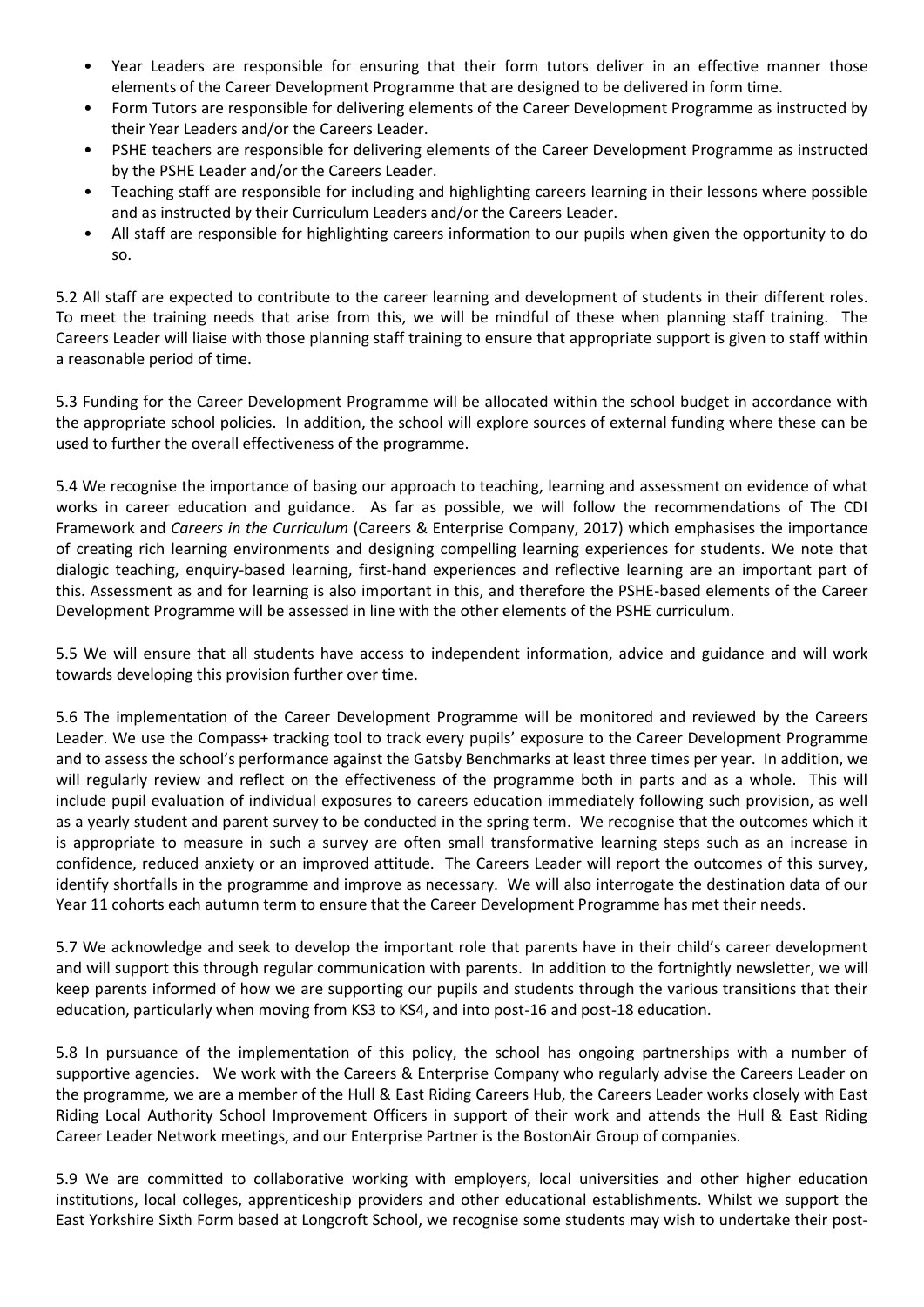16 learning elsewhere and recognise that all students should be able to make any such decisions in an informed manner. We therefore work with providers of alternative routes through post-16 education such that our pupils and their parents can assess which route is most appropriate to them. We acknowledge and celebrate the diversity of post-16 and post-18 options available to our pupils and students.

# **6. Statement by the Governing Body/Trust**

16.1 The governance board of Longcroft School adopted this policy on \_\_\_\_\_\_\_\_\_\_\_\_\_\_\_\_\_\_\_\_\_\_\_\_

16.2 It will review the policy in August 2023.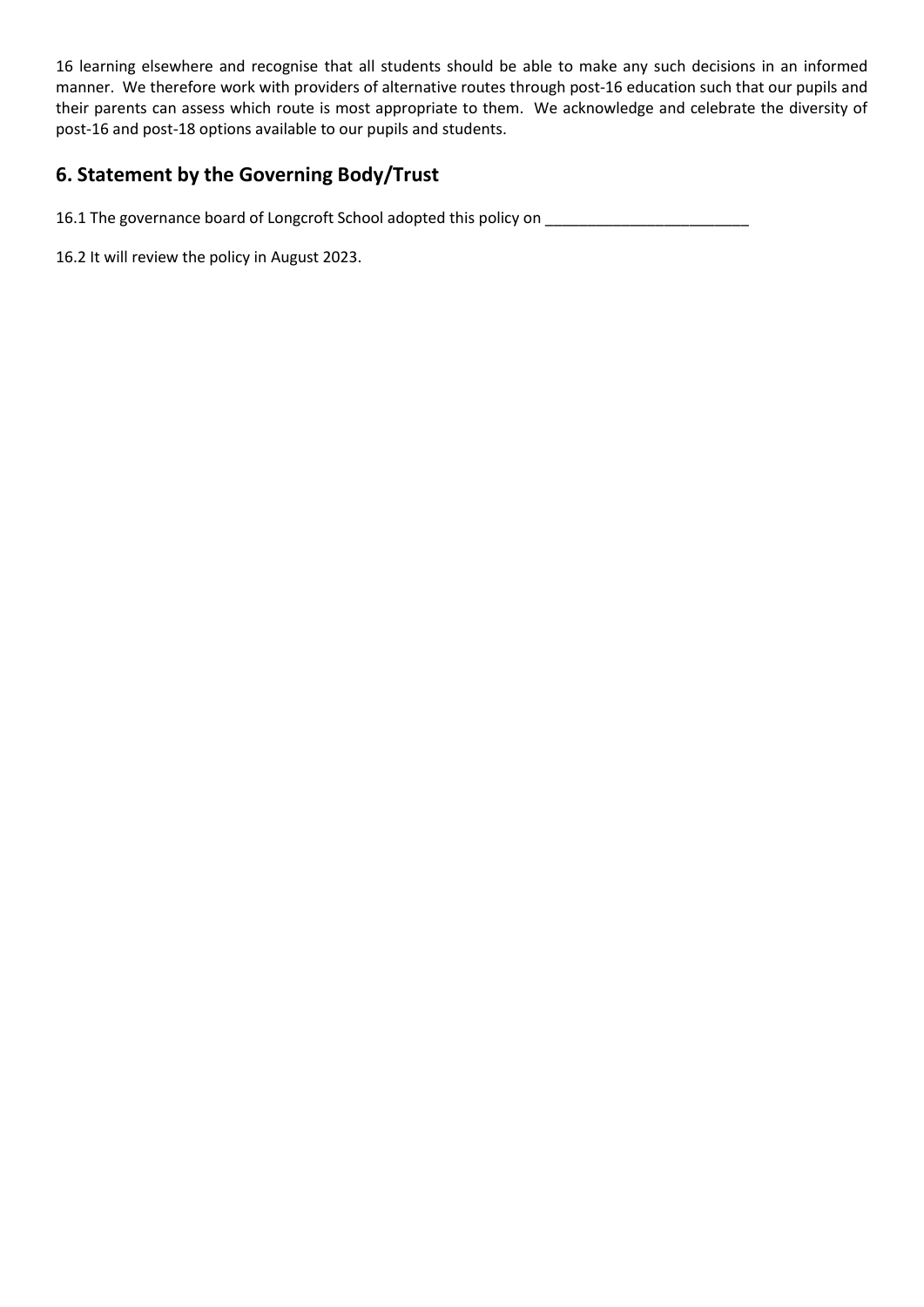#### Longcroft School & Sixth Form Careers Education Policy

#### Annexe 1

This annexe sets out the progress that the school is making towards meeting the eight Gatsby Benchmarks at the time of the policy's creation in August 2021.

More information about the Gatsby Benchmarks can be found here[: https://www.gatsby.org.uk/education/focus](https://www.gatsby.org.uk/education/focus-areas/good-career-guidance)[areas/good-career-guidance](https://www.gatsby.org.uk/education/focus-areas/good-career-guidance)

- 1. A stable careers programme
	- The Careers Leader has completed an OCR Level 6 Diploma in Career Guidance and Development
	- We have designed a Career Development Programme based around PSHE lessons, tutor time, enrichment activities and curriculum learning
	- Our Career Development Programme will be available on the school website from the end of September 2021
	- Our Career Development Programme will be actively evaluated through the Compass+ audit at least three times per year
	- We will interrogate destination data from Year 11s every autumn term to reflect on the effectiveness of the programme
	- We will survey parents and students annually regarding the programme
- 2. Learning from career and labour market information
	- Labour market information is shared with students and parents fortnightly through the Longcroft News newsletter
	- We have a central noticeboard in school dedicated to labour market information
	- In the autumn term, all students receive information in tutor times about different employment sectors
	- Students from year 9 onwards have access to the LogOnMoveOn platform which includes labour market information
	- Our Enterprise Partner BostonAir is a local company that provides a wealth of understanding regarding various employment sectors and we will work in close partnership with them
	- We use the LogOnMoveOn Employer Insight Programme which provides pupils with an insight into the world of work
	- We have engaged careers talks from public speakers and will continue to do so as we emerge from COVID-19 restrictions
	- We have launched an annual Careers Fair to be held in September with (at the time of writing) 10 FE, HE, apprenticeship providers and employers signed up to attend
	- Our PSHE programme includes elements of career and labour market information as suggested by the PSHE Association
- 3. Addressing the needs of each pupil
	- We are a pilot school in the *Raising Aspirations* Programme developed by the Women into Manufacturing & Engineering (WiME) team at East Riding Council. This programme will challenge stereotyping around manufacturing and engineering
	- We use destination data to assess the coverage of our Career Development Programme
	- We will use Compass+ to track the careers exposure of individual students
	- We have created a timeline of activity for students from Year 9 (completing the skills passport) through Year 10 (writing personal statements) to the end of the autumn term of Year 11 (post-16 applications) that allows us to assess the status of each pupil's readiness to make transition decisions.
	- All post-16 applications will be made by students through the LogOnMoveOn programme to allow us to track the statuses of their applications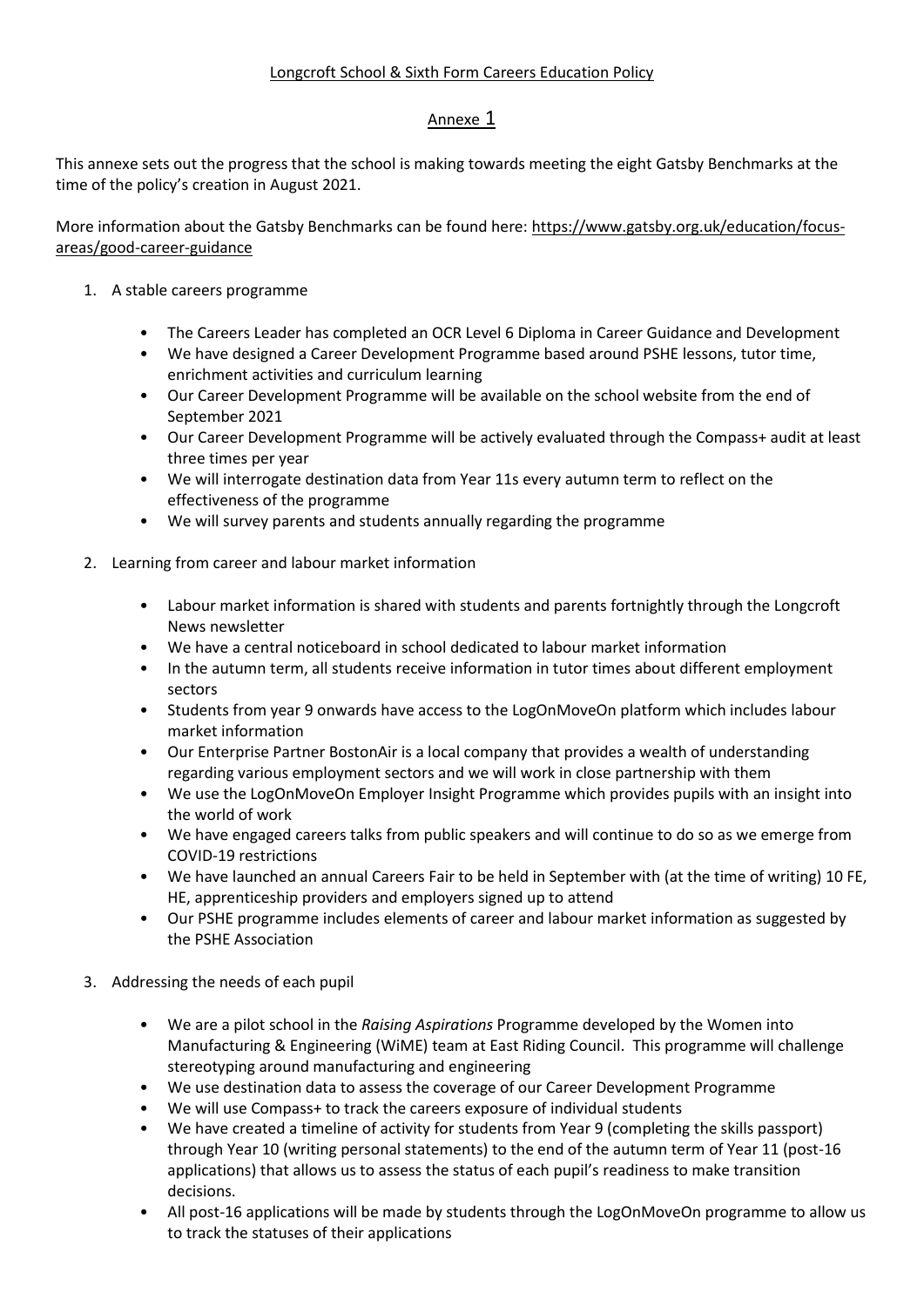- We will prioritise access to individual advice and guidance for disadvantaged and Special Educational Needs students
- We will invite pupils to regularly feedback on careers learning that they experience through reflective exercises after enrichment events
- 4. Linking curriculum learning to careers
	- Each curriculum area will use a suite of plenary slides highlighting careers linked to their subjects at least once per half term with all students
	- All teachers will use a 'Careers' watermark on their lesson slides where their taught learning touches on careers information.
	- We will plan and deliver an annual 'Bring A Colleague To Work Day' when individuals from local businesses come into school to work with associated curriculum areas.
	- Every curriculum area will have a noticeboards/display in each curriculum area highlighting associated career paths.
	- Where curriculum areas plan subject-specific trips and visits to support their curriculum learning, they include a careers element of learning if those visits bring young people into contact with the world of work.
	- All teachers will be informed of their duty regarding this benchmark during staff training sessions
- 5. Encounters with employers and employees
	- We have launched an annual Careers Fair to be held in September with (at the time of writing) 10 FE, HE, apprenticeship providers and employers signed up to attend
	- We have engaged careers talks from public speakers and will continue to do so as we emerge from COVID-19 restrictions
	- Our Enterprise Partner BostonAir is a local company who will support us in providing encounters with employers and employees
	- Through our enrichment programme we are aiming for all students to have at least one meaningful interaction with an employer per year
	- Where curriculum areas plan subject-specific trips and visits to support their curriculum learning, they include a careers element of learning if those visits bring young people into contact with the world of work.
	- We use the LogOnMoveOn Employer Insight Programme which provides pupils with a virtual insight into the world of work
	- Year 9 will spend a day at Hull University
	- We will plan and deliver an annual 'Bring A Colleague To Work Day' when individuals from local businesses come into school to work with associated curriculum areas.
	- We will seek to engage employers in the provision of our House Enrichment Days as far as possible
- 6. Experiences of workplaces
	- Where curriculum areas plan subject-specific trips and visits to support their curriculum learning, they include a careers element of learning if those visits bring young people into contact with the world of work
	- We are actively planning opportunities for students to visit the BostonAir site, which has a classroom and industrial facilities for students to experience
	- We will seek further opportunities for young people to visit work places and have experience of the world of work as we emerge from COVID-19 restrictions
- 7. Encounters with further and higher education
	- All pupils in Year 11 will take part in the East Yorkshire Sixth Form Taster Day
	- Pupils in Year 10 will have the opportunity to visit East Riding College for a Taster Morning
	- Pupils in Year 10 will have the opportunity to visit the annual Apprenticeship Fair at Bishop Burton College